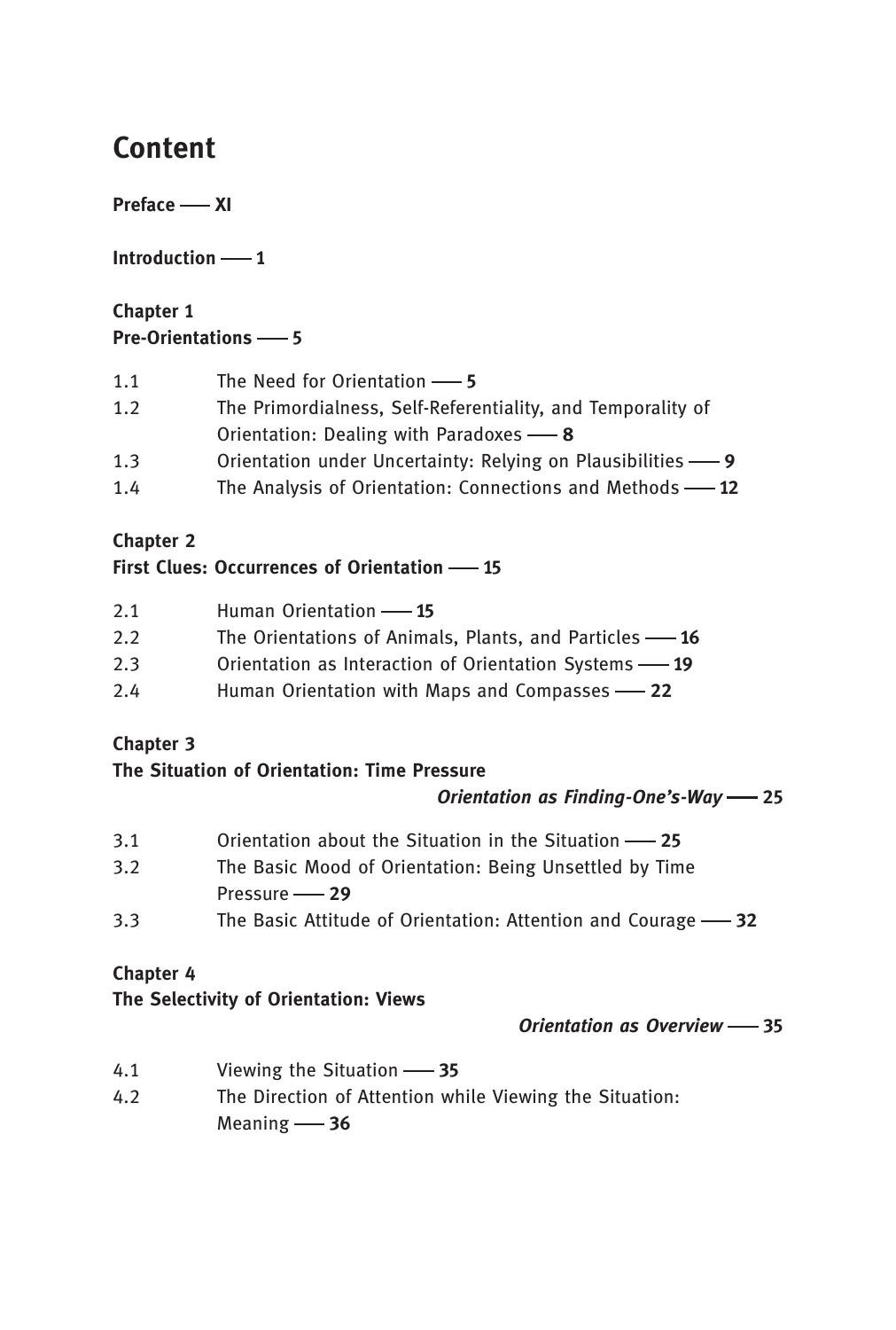- . Gaining an Overview: The Paradox of Seeing-Everything-and-Nothing -88
- . Distinguishing Views Ethically: From Aspects (Hinsichten) via Intentions (Absichten) to Confidence (Zuversicht) -40

# Chapter 5

# The Self-Arranging of Orientations by means of Horizons, Standpoints, and **Perspectives**

#### Orientation as Arranging Things within Leeways -43

- 5.1 The Paradoxical Limit of Sight: The Horizon 43
- 5.2 The Center of a Horizon: The Standpoint -44
- 5.3 The View from a Standpoint: The Perspective -47
- . The Flexibility and Mobility of Horizons, Standpoints, and Perspectives -49
- 5.5 Spatializing Time and Temporalizing Space in Orientation 50
- 5.6 Flexible Leeways of Orientation 53

#### Chapter 6

#### Hold in Orientation: Points of Reference, Clues, Leads, and Footholds Orientation as Hold -55

- 6.1 The Hold of Points of Reference 55
- . The Leeway of Points of Reference, Clues, Leads, and Footholds for Knowledge -- 57
- 6.3 Paradoxical Decisions between Footholds 59
- $6.4$  The Affective Assessment of Footholds  $-61$
- 6.5 The Fitting of Footholds: Sustainable Schemata -62
- 6.6 The Leeways of Orientation in the Brain -66

#### Chapter 7

# Signs as Footholds: Orientation as an Art of World Abbreviation

Orientation by means of Signs -69

- 7.1 From Footholds via Markings to Signs -70
- 7.2 Persistent Signs The Leeways of Changing Meanings –73
- 7.3 Orientation as an Art of World Abbreviation 75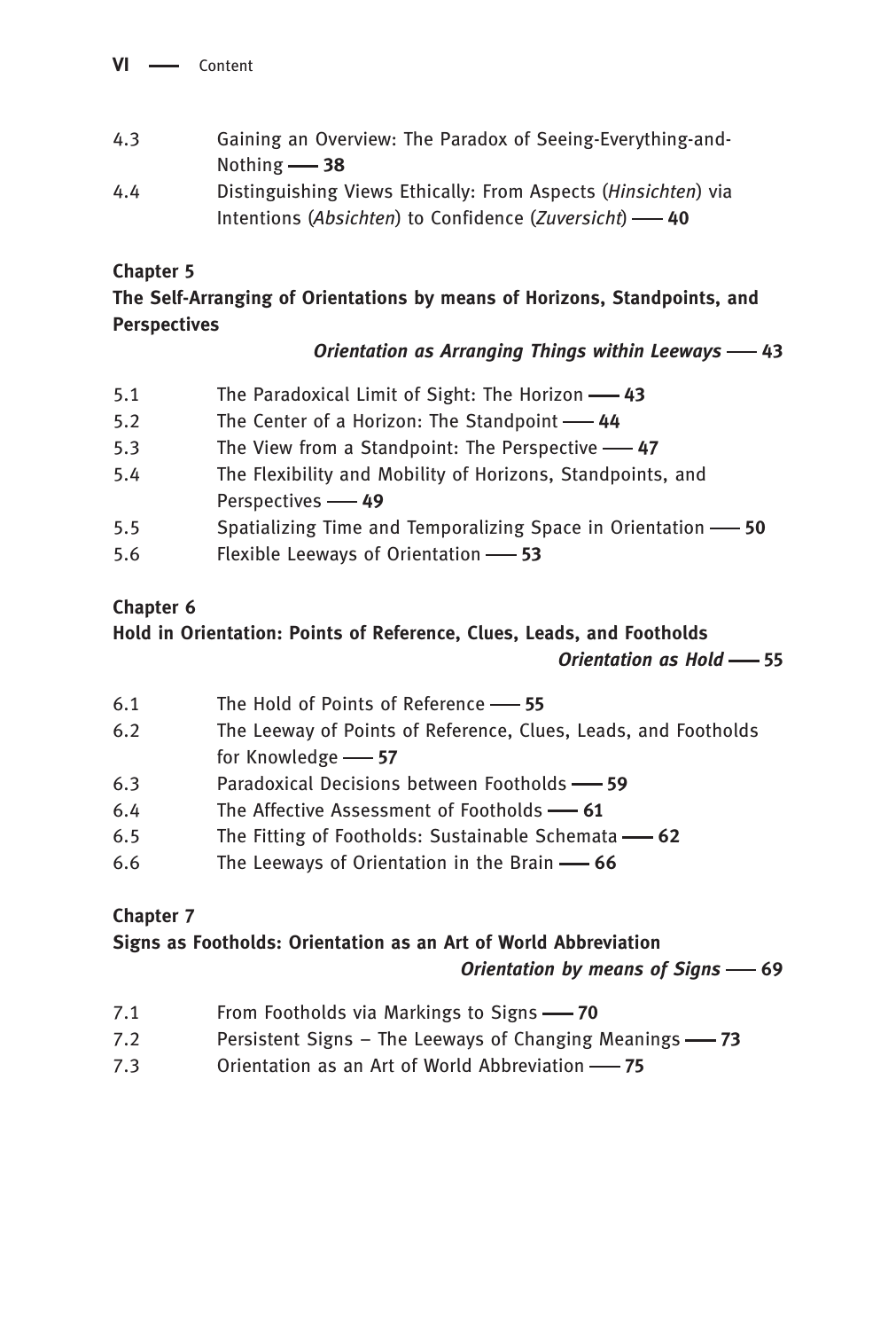# Chapter 8 The Self-Stabilization and Self-Differentiation of Orientation: Routines, Transposed Continuities, and Orientation Worlds

#### Orientation by means of Routines -77

- 8.1 The Self as the Self-Referentiality of Orientation -77
- . The Self-Stabilization of Orientation through Self-Structuring: Familiarity, Routines, Feelings, Plausibilities, and Memories -82
- 8.3 Changing Routines, Transposed Continuities -86
- 8.4 The Self-Differentiation of Orientation: Orientation Worlds -87
- 8.5 Disorientations and the Evolution of Orientation -90

#### Chapter 9

#### The Self-Reflection of Orientation: Leeways of Thinking

#### Orientation as Fluctuance - 93

- 9.1 The Self-Referentiality of Thinking and Its Paradoxes 94
- . Thinking as a Skill of Orientation: The Distancing from the Situation in the Situation  $-$  96
- 9.3 Being-Aware of Thinking as Becoming-Aware of Decisions about Distinctions - 100
- . The Calming of Irritations by means of Orders: The Hold in Terms via Logical Discipline -103
- 9.5 Moving Terms: Fluctuances 107

#### Chapter 10

#### Mutual Orientation: Interaction and Communication

#### Orientation under the Condition of Double Contingency -- 111

- 10.1 The Unsettlement and Reassuring Calmness Caused by Others' Orientations -111
- . Bodily Distances, Body Signs, Exchange of Glances, Interaction Rituals: Orientation Procedures in the Presence of Others - 115
- 10.3 Taking on Other Orientations: Imitations and Adaptations -123
- . Speaking as a Means of Gaining and Losing Orientation; Languages as Orientation Routines -125
- 10.5 The Double Contingency of Communication: The Concern for Connecting with Others; the Diplomacy of Signs; Building Trust; Maintaining Spheres of Distance -130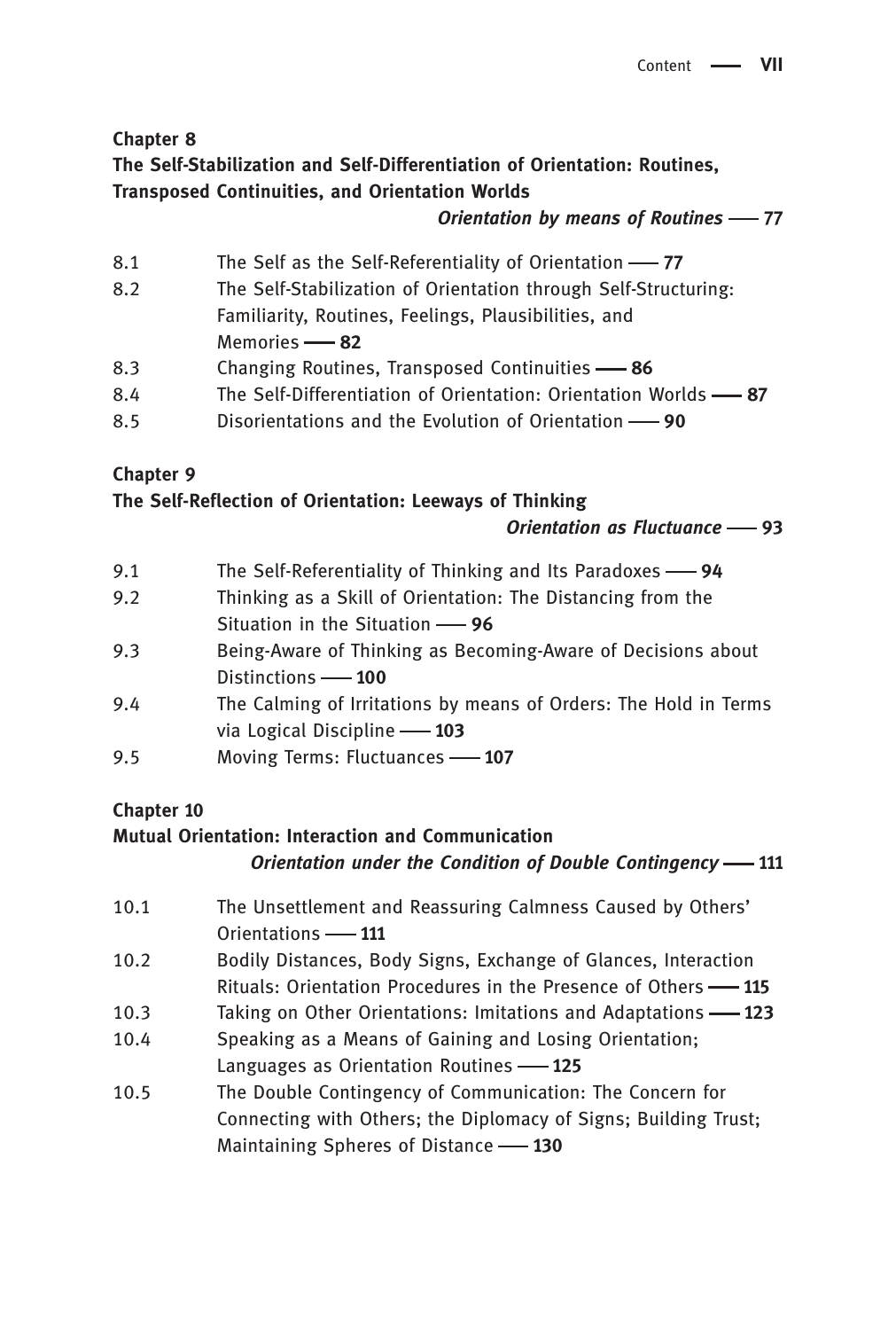# Chapter 11 The Stabilization and Differentiation of Mutual Orientation: Respecting **Identities**

#### Orientation via Respect -137

- 11.1 Identities: Steady Footholds of Mutual Orientation -137
- . Exploring Identities: Communicating about the Other and Oneself with Third Persons -147
- 11.3 Sexual Orientation, Sexual Identities -148
- 11.4 Performances of Acceptable Identities -151
- . Identification with Identifications: Identities in Dealing with  $Id$ entities  $-$  153

#### Chapter 12

#### Reckoning with Other Orientations: Economic, Mass Media, Political, and Legal Orientations

#### Orientation by Planning -155

- . The Needs for Survival and Co-Existence: Societal Orders and Individual Freedom - 155
- 12.2 Economic Abbreviations: Goods, Markets, Money -- 158
- 12.3 Orientation in the Public: Overviews Produced by Mass  $Media - 161$
- 12.4 Political Circumspection and Foresight: Decisions for a Society  $-167$
- 12.5 Securing Intentions by Law: Guaranteed Coercions for Guaranteed Leeways  $-$  175

#### Chapter 13

# The Critical Disciplining of Orientation, Its Creative Disorientation, and the Hold on the Eternally Ungraspable: Science, Art, and Religion

#### Orientation at a Critical Distance - 183

- 13.1 Scientific Orientation: Critical Disciplining of Orientation 184
- 13.2 Artistic Orientation: Creative Disorientation 193
- 13.3 Religious Orientation: Holding on the Eternally Ungraspable -198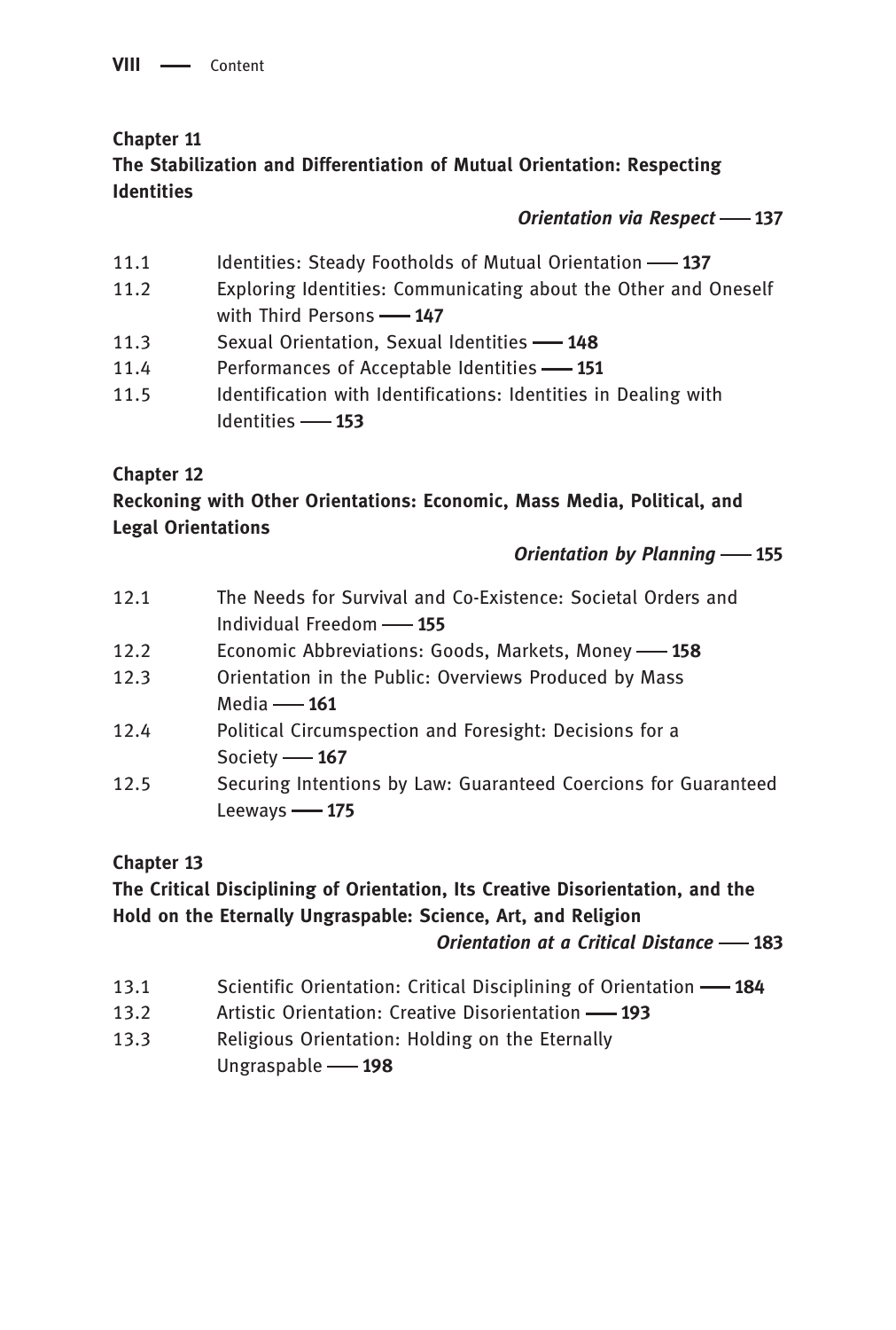# Chapter 14 The Self-Binding of Orientation: Moral Orientation

### Orientation through Self-Binding -205

- 14.1 Closing the Leeways of Orientation: Moral Coercion 208
- 14.2 Footholds for and Clues and Signs in Morally Relevant Situations - 209
- . The Self-Stabilization of Moral Orientation: Moral Routines, Moral Identities, Dominant Moralities, and Markets of Moralities -213
- 14.4 Moral Coercions for Submitting to Societal Rules and for Acting Responsibly -217
- . The Self-Differentiation of Moral Orientation: Moral Characters, Norms. Values, Orientation Worlds, and Their Leeways -220
- 14.6 Perspectivizing Moral Coercions -226
- . Moral Paradoxes: Irritations for the Evolution of Moral Orientation -231

# Chapter 15

# The Self-Reflection of Moral Orientation: Ethical Orientation Orientation through the Reflection of Self-Bindings -235

- 15.1 The Moral Coercion to a Morality for Dealing with Different Morals: Forgoing Reciprocity - 235
- . Ethical Orientation: Reflecting One's Own Morality via Other Moralities -238
- 15.3 The Virtues of Ethical Orientation -240
- 15.4 Ethical Sovereignty: Setting Signs for Others -245

# Chapter 16

#### World Orientation in Globalized Communication

#### Orientation through Standardization 247

- 16.1 Global Orientation -247
- 16.2 Standardizations of Global Interaction and Communication 251
- 16.3 The Digitization of Global Communication -253
- . Standardized Leeways for Surprises: Global Displays of Desired Orientations in Sporting Events -261
- . Fluctuant Value Orientation in Our World Orientation: Time Values  $-263$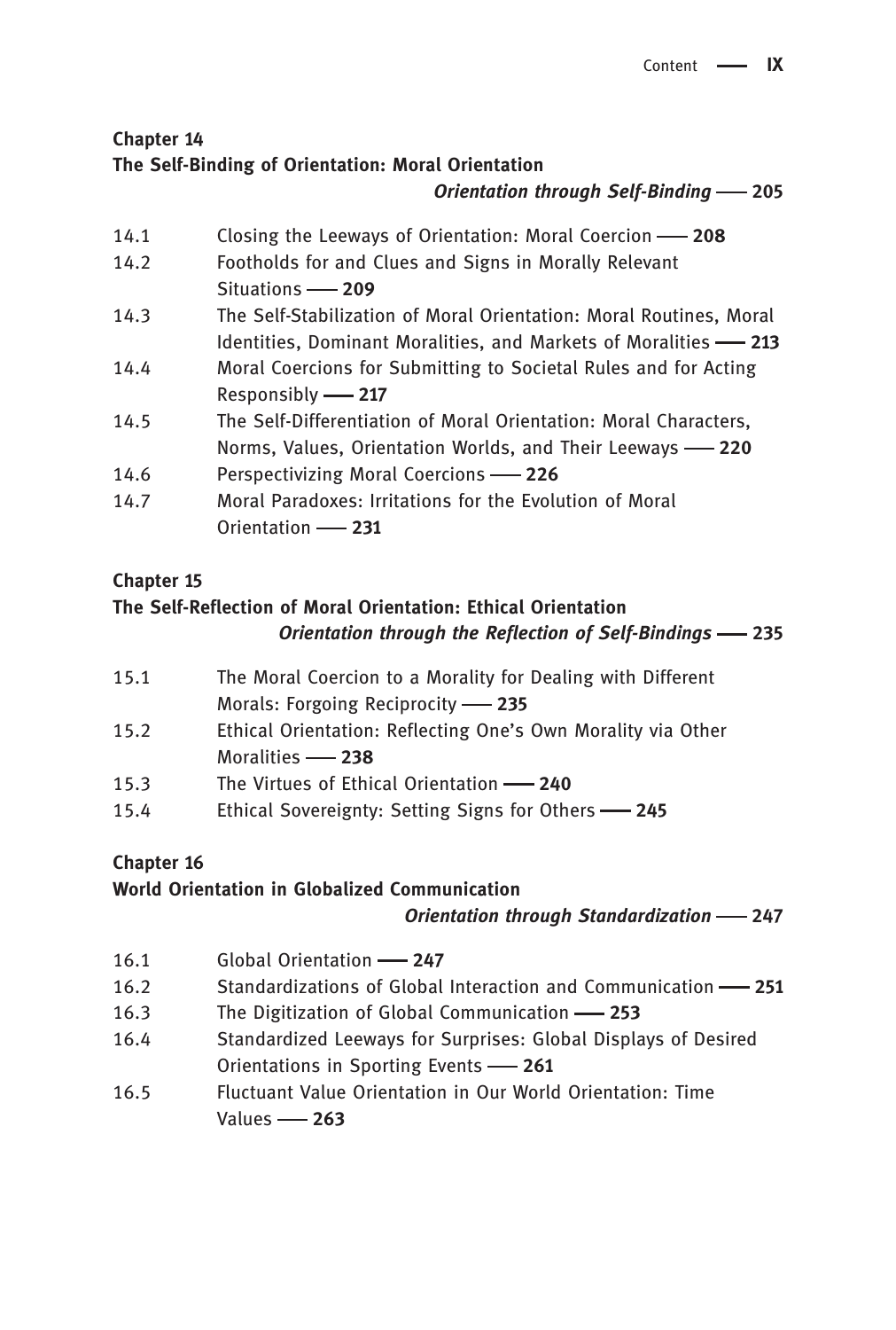# Chapter 17 Metaphysics in Our Orientation Disregard for the Conditions of Orientation within Orientation 265

- 17.1 The Need for a Stable Hold on Solid Ground: Transcending Orientation through Metaphysics -265
- 17.2 The Origin of Metaphysics in the Needs of Orientation and Their Change over Time -269

#### Chapter 18

The End of Orientation

The Death of Our Orientation in Our Orientation -275

Endnotes  $-287$ 

 $Index - 291$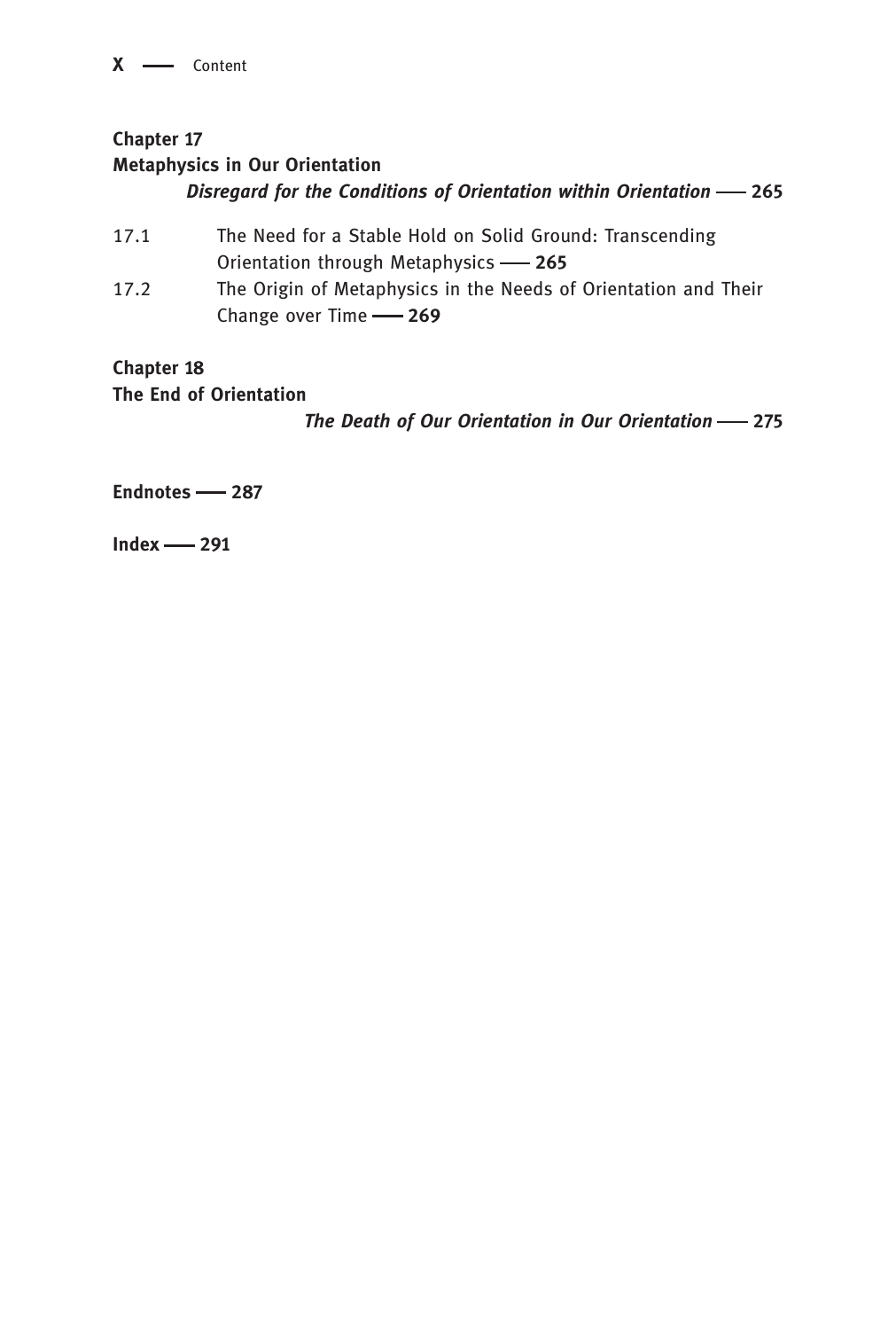# Preface

"Nothing stays for us." Blaise Pascal

"Nothing compels us to say that there is something behind the fluid realities of everyday life, behind the actions or operations, that is constant and that one would have to recognize in order to comprehend." Niklas Luhmann

Can we, with philosophy, face the rapid changes of our world that so severely confuse our orientation? Can philosophy understand how to keep up with the times? Philosophy has indeed been slowly preparing for this – but, at the same time, it has grown more confusing and uncertain than ever before. It has split into various fields: in part, philosophy now strives to establish specific standards of precision or justice; in part, it is engaged in addressing specific theoretical or practical issues; in part, it deals with its history and its specific authors or topics; on the whole, it is clustered in opposing camps that you may join alternately – beyond its name, you can hardly detect its coherence any more. Not only does our orientation about the world we live in today seem lost, but so does our orientation about philosophy, which might at least provide an initial overview and some certainty. But what is orientation? This is precisely what philosophy – as research into the fundamentals of existence, thinking, and action – should first of all be able to answer while, at the same time, drawing conclusions for how we, in everyday life as well as in the sciences and the humanities, can adequately deal with our relentlessly changing world. Such an answer has not yet been given. We will try to do so.

By now, hardly anyone, not even in philosophy, expects unshakeable and timeless orders; rather, quite to the contrary, we assume today that change in all areas of life, including its most basic conditions, will continue to accelerate, making our world ever more unsurveyable and uncertain as time goes on. But orientation is needed precisely when situations, both large and small, change to such an extent that they become confusing – when you no longer know your way around. Orientation is, in common understanding, the achievement of finding one's way in an unsurveyable and uncertain situation so that one can successfully master the situation. Orientation is not purely intellectual – animals, too, orient themselves, in some ways they even surpass human beings – but it challenges the whole person. Orientation involves finding paths both in the terrain and through all the circumstances of human life: not only our daily life but even our survival depends on the success of our orientation.We will only sur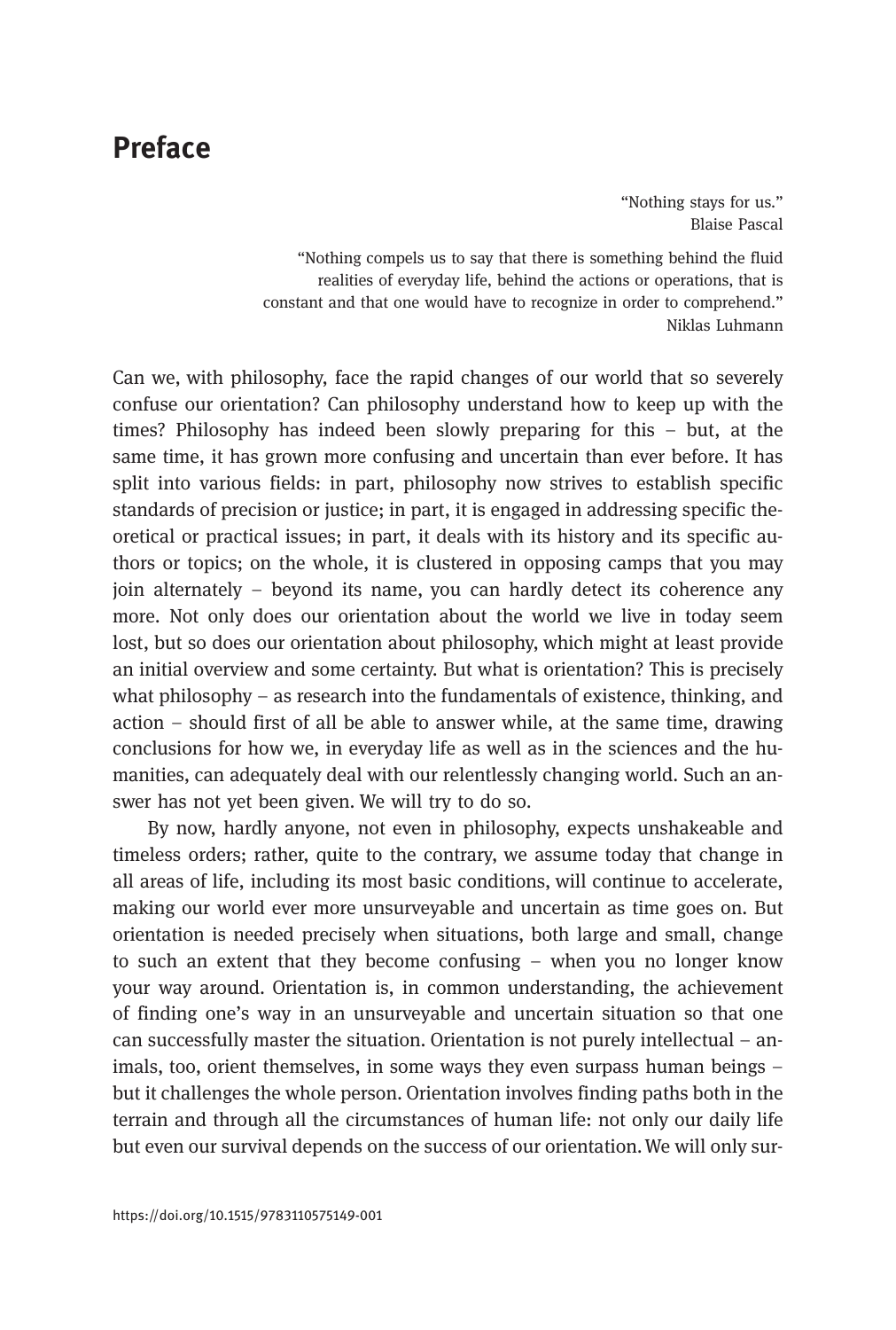vive in our rapidly changing world if we succeed in reflecting on our current orientation skills and acquiring new ones.

If every orientation is the achievement of dealing with a specific situation, be it private, social, or global, then orientation as a whole is the ability to keep up with the times: the strength to make decisions in ever-new situations on how things may continue to run successfully  $-$  decisions that promise to hold for at least some time until new orientations become necessary. Orientation includes the capacity of renewing oneself. This has always been critical; but in a more stable world it was less noticed. Today, this is of crucial interest, for every individual and every society on this earth, but particularly in a country that feels responsible for the entire world.

As capacity for an achievement, each orientation is a process; over time, from the experience of countless such processes, a kind of knowledge consolidates that provides security, even if this knowledge  $-$  in changing with the times – cannot and must not ever be fully certain of itself. Structured in this temporal way, orientation can hardly be grasped with traditional terms, and it cannot be exhaustively defined in advance. For in order to give definitions, you must already be sufficiently oriented; any meaningful way of thinking, speaking, or acting must always be preceded by a variety of orientation processes, which may themselves also change. However, orientation processes may fail: from cases of momentary confusion or (to push it to the extreme) dementia, on the one hand, to those of social riots or global catastrophes, on the other, what is lost before anything else are the usual routines of orientation and the hold they provide. Orientation must constantly reckon with such disorientations.

Orientation processes always take place in individuals, even if some activities are now being performed by machines; for these machines to work purposefully, they must be controlled and employed by individuals. Individuals' orientations are bound to their standpoints, perspectives, and horizons; to the clues they hold on to and the signs that are available; to their routines, beliefs, and identities – all orientation decisions are inevitably made under these conditions. Always being singular, orientation processes may vary to a great extent.We must therefore – especially in democratic societies – proceed from individual orientations in order to understand how we generally behave and might alternatively behave in our world, or rather our worlds, which include our various social and global orientation worlds, as well as how we organize or could organize them. And only under these conditions can we clarify how individuals are able to cooperate in their orientations and thus arrive at common orientations and designs of their world (or worlds). Anything beyond individual orientations is an abstraction – springing from individual orientations.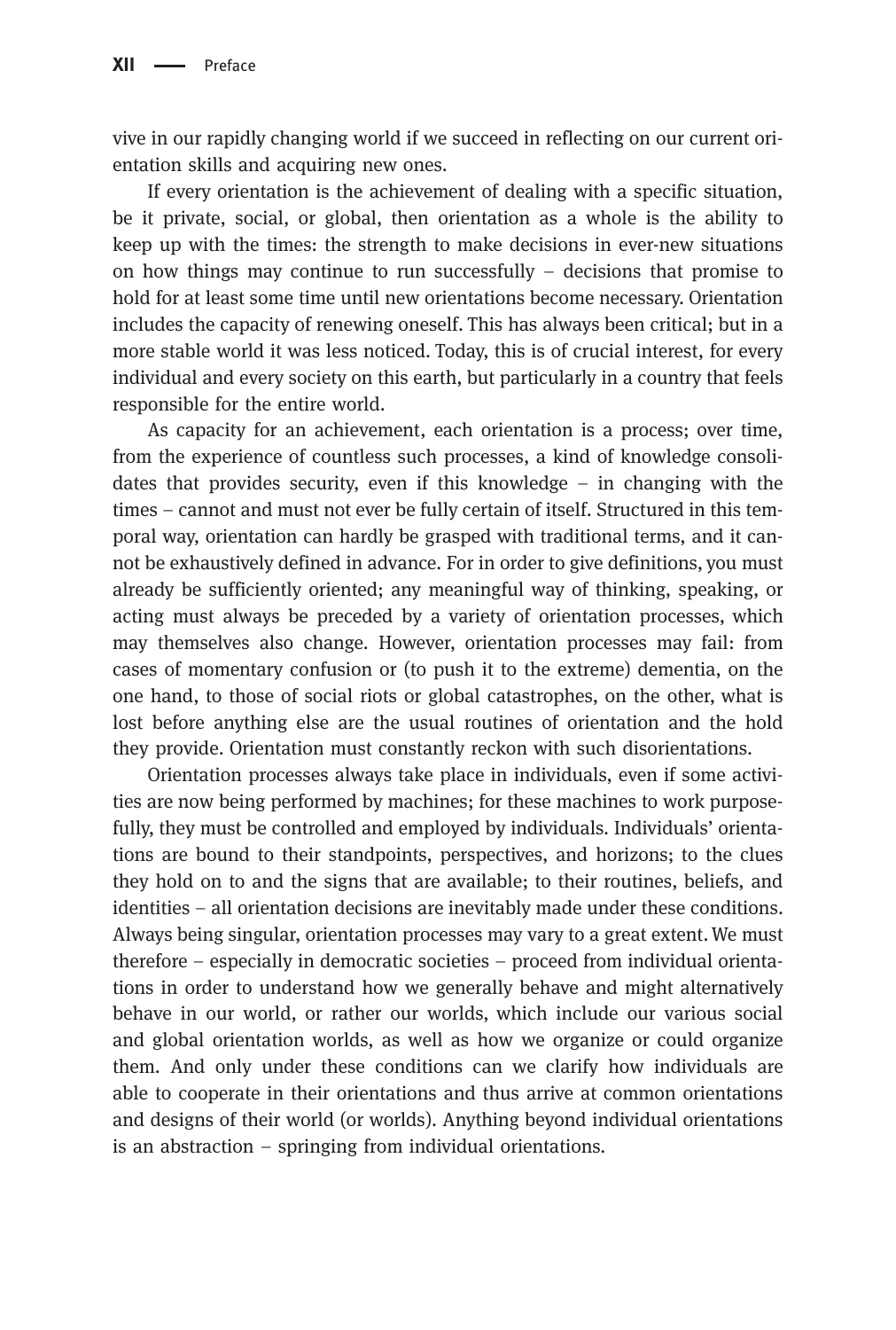In order to approach the question of human orientation in this way, we must re-sort and reexamine the insights that philosophy has hitherto gained and developed in collaboration with the sciences from the ground up: while philosophy has so far been oriented toward universality, timelessness, and finality, the question of human orientation instead centers on singularity, temporality, and decidability. Proceeding from the different orientations of individuals, this philosophical inquiry into orientation investigates how the structures of human orientation manifest themselves in social life, i.e. in the interactions and communications of individuals and in their functional communication systems, such as economics, media, politics, law, science, art, and religion. We will further explore where these structures gain moral and ethical significance, how they are affected by current processes of globalization and digitization, and how and why they remain disregarded by metaphysics. We do not presuppose any universals, be they alleged givens or norms; we refrain from universal reasons, justifications, or evaluations; we rely, instead, on observations. Our investigation first of all describes the conditions under which universalizations become possible and often necessary – for such universalizations are specific orientation strategies, too. The same applies to this book: while performing itself what it addresses, it tries to orient you about the conditions of human orientation. It thereby establishes the philosophical preconditions for those informed orientation decisions that are required to successfully manage the accelerating changes of our world. By doing so, the philosophical investigation into the conditions of orientation itself becomes a philosophy of orientation.

Of course, no philosophy is entirely new; neither is this philosophy of orientation. Any orientation, in everyday life as well as in philosophy, is preceded by other orientations; orientations are always reorientations. This philosophy is new, however, in so far as it begins with orientation itself. Once this beginning has been made, you find many paths leading to it in the history of philosophy, starting with the very beginnings of philosophy. Particularly close to the philosophy of orientation is – besides the thinking of (the Frenchman) Blaise Pascal, who most strikingly expressed the need for orientation, and the thinking of (the German) Immanuel Kant, who situated this need in the midst of his critical philosophy of pure reason, thereby giving prominence to the philosophical term of orientation – the thinking of American pragmatism, which stands in the tradition of nominalism, empiricism, and utilitarianism. American pragmatism already proceeds in a rather sober and moderate manner.William James, who most succinctly formulated the basic attitude of pragmatism (while keeping in mind the German philosophy of his time), describes it as follows: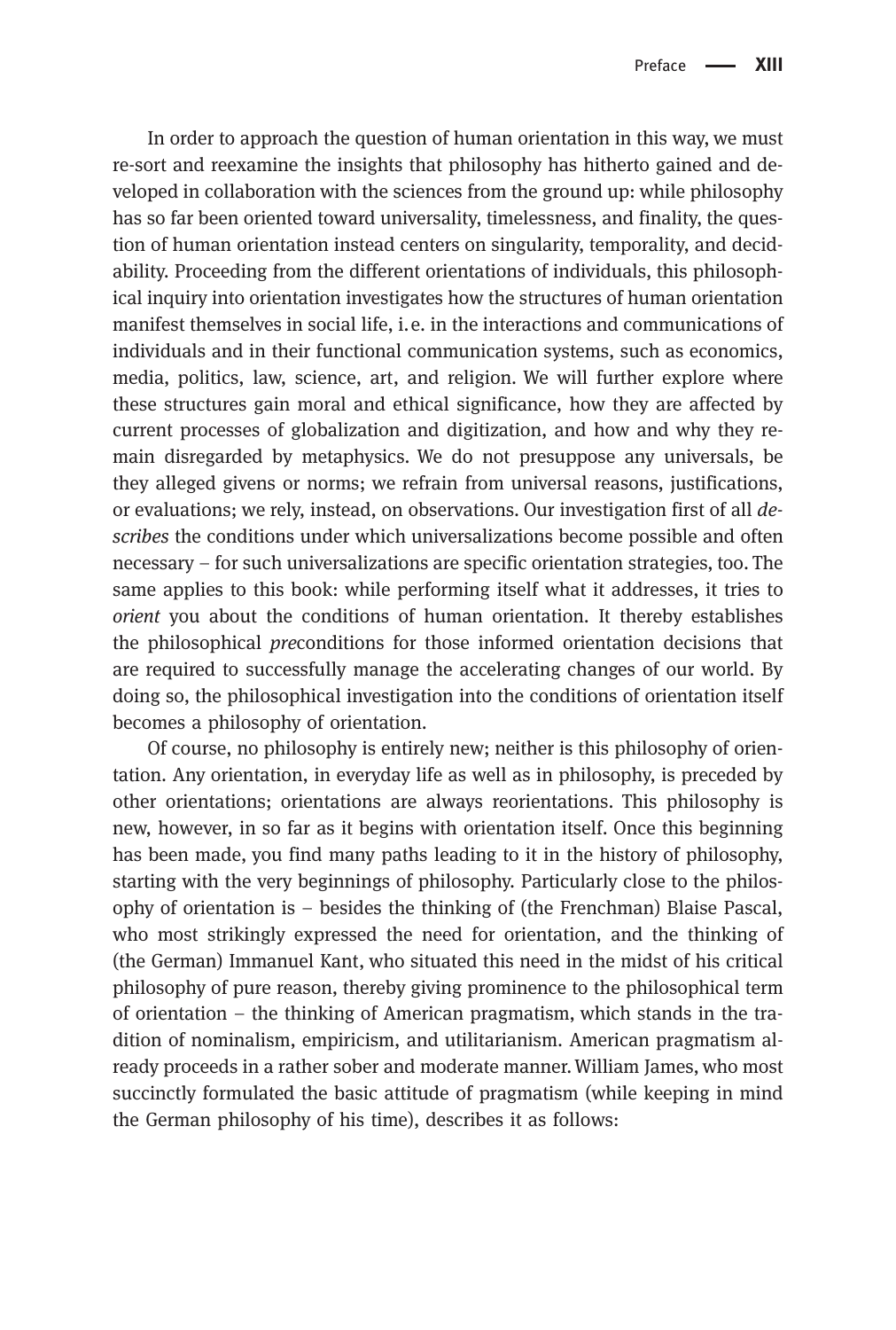He [the pragmatist] turns away from abstraction and insufficiency, from verbal solutions, from bad a priori reasons, from fixed principles, closed systems, and pretended absolutes and origins. He turns towards concreteness and adequacy, towards facts, towards action and towards power.<sup>1</sup>

Theories and their respective innovations are not beyond experience but permeate and develop it further; they are never ultimate solutions adequately representing reality, but instruments for expanding human experience: "Pragmatism unstiffens all our theories, limbers them up and sets each one at work."² Terms, natural or artificial, are only "short-cuts";<sup>3</sup> they help with "linking things satisfactorily, working securely, simplifying, saving labor."<sup>4</sup> Pragmatism conceives of the world (and of orientation about and in it) as a network of networks that are expanded via "conductors" and limited by "non-conductors."<sup>5</sup> Common sense, as it develops over a long period of time, provides (in terms of the philosophy of orientation) plausibilities (Plausibilitäten) that are still unclarified and unorganized, but on which new knowledge must be based in order to be comprehensible. Such plausibilities, however, are in turn transformed by new knowledge; both plausibilities and knowledge have a "steering function" concerning the other. Pragmatism (like the philosophy of orientation) offers "no dogmas, and no doctrines," but it allows one to explore the meanings of terms, theories, and doctrines used in one's dealings with the world.<sup>7</sup> In this "radical empiricism," as James later calls it, "truths" (plural) have the "function of  $a$  leading that is worth while."<sup>8</sup> Truths are promising leads, nothing more, nothing less. As such, pragmatism also indicates "the ways in which existing realities may be *changed*." James calls pragmatism "an attitude of orientation."<sup>9</sup>

Corresponding in many respects to American pragmatism, even in its later, 20<sup>th</sup> century forms, this philosophy of orientation could find particularly open ears in the English-speaking world. Nevertheless, it goes beyond American pragmatism by – following an irreconcilable dispute about the meaning of the concept of truth – no longer focusing on the problem of truth itself but instead, as mentioned above, on how individuals, with their different orientations and responsibilities, make use of the concept of truth. American pragmatism, which itself differentiated into various standpoints, influencing many areas of life, science, and the humanities, was and remains – as far as one can still conceive of it as a unity or at least as a movement based on shared conditions and goals – primarily an epistemology standing in critical relation to earlier, particularly rationalistic, epistemologies. The philosophy of orientation, on the other hand, takes seriously questions concerning the "practical cash-value" of clues, footholds, signs, terms, concepts, and truths, all of which may show up differently at different times in each orientation and may be assessed in different ways; in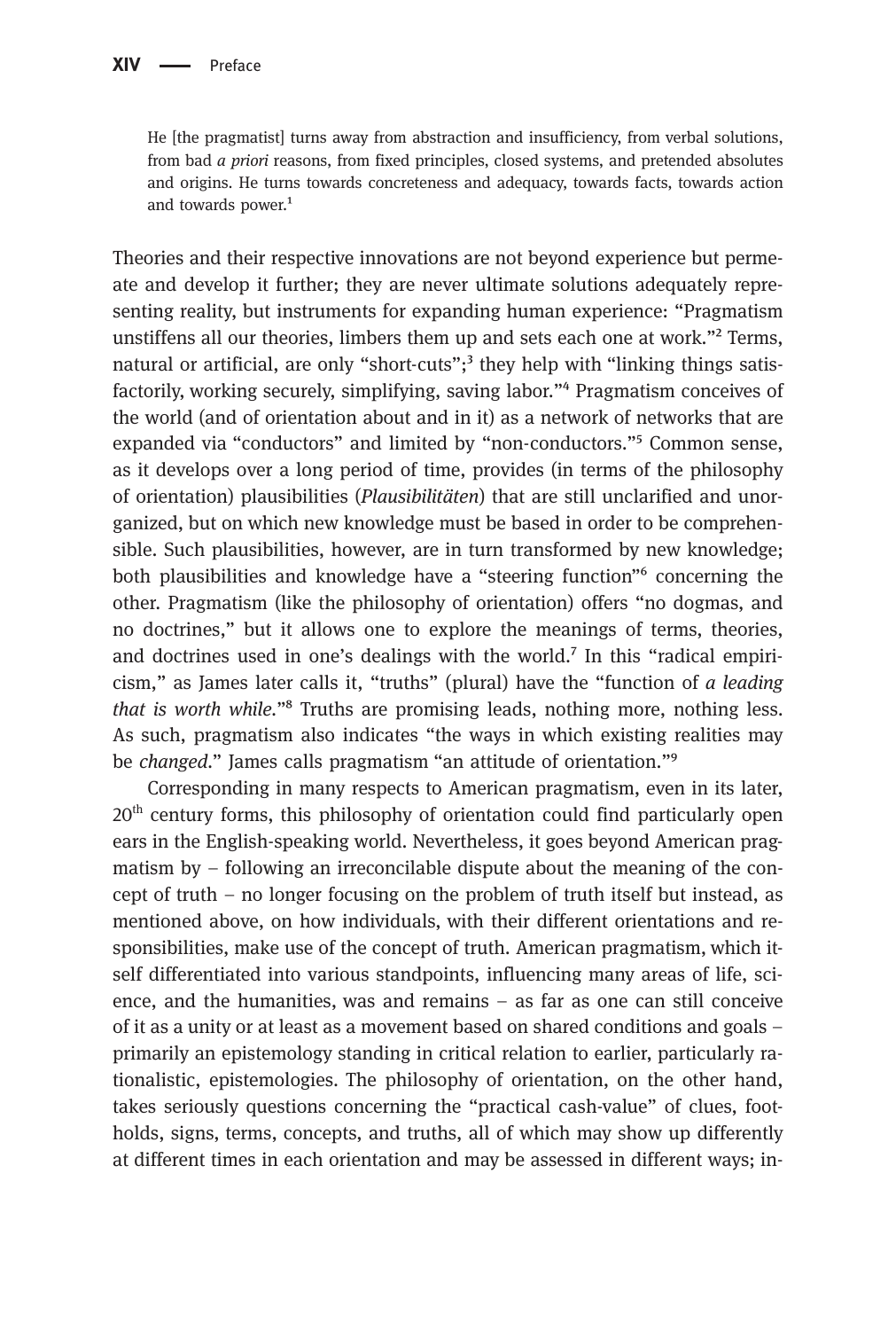vestigating the conditions and structures of human orientation, this philosophy clarifies how individuals, despite their different orientations, are nevertheless able to find hold within their orientations, successfully communicate with each other, and, at the same time, continually renew their orientations. By emphasizing the individuality and temporality of human orientation, the philosophy of orientation deepens the basis and expands the horizons of the philosophical investigation of our thinking and acting in the world.

Nobody else characterized the force and momentum of this kind of philosophical investigation as clearly as Friedrich Nietzsche (who, for his part, hardly used the term of orientation). In the first aphorism of his most important work critiquing metaphysics, Beyond Good and Evil, he no longer presupposes even the "will to truth," but asks instead for its "cause" and its "value" for life. He confronts us with a question: "Granted, we will truth: why not untruth instead? And uncertainty? Even ignorance?" Untruth, uncertainty, and ignorance may be just as necessary for life as truth, certainty, and knowledge. If this is the case, then you are constantly forced to decide between the two, and the mere knowledge of being able to decide between them frees our orientations to new horizons of thinking, acting, and living. It may thus lead to innovations even in philosophical thinking that can help us keep up with the times. Before this, Nietzsche wrote down in a notebook: "The happiness of the great discoverers in their quest for certainty could now transform into the happiness of finding everywhere uncertainty and venture."<sup>10</sup>

In fact, human orientation can never be fully certain of itself, not even in cases when it is successful according to the standards of pragmatism; it always continues to be (more or less) at risk. Truth is something (Nietzsche adds later in the  $5<sup>th</sup>$  book of his *Gay Science*, No. 355) that reassures us, calms us down; James speaks of "sublime tricks of human thought, our ways of escaping bewilderment in the midst of sensation's irremediable flow."<sup>11</sup> Given the alternative to truth(s) that Nietzsche establishes ("why not untruth instead?"), there remains a perpetual concern that dealing with truth(s) could only be a matter of tricks and that there could always be alternative (useful, if not even vital) truths or untruths, whether one likes them or not. Nietzsche especially calls upon philosophers to likewise scrutinize in the direction of untruths, uncertainties, and ignorance in order to discover what our orientations might offer us or conceal from us for the sake of current usefulness.

Here, the term of orientation gets us further than the term of truth, even in respect to Nietzsche. With the term of orientation, it also becomes clear that, despite all untruths, uncertainties, and ignorance, the widespread fear of nihilism and relativism is unjustified: human orientation does not require a final hold outside itself, which could never be verified (there is none); human orientation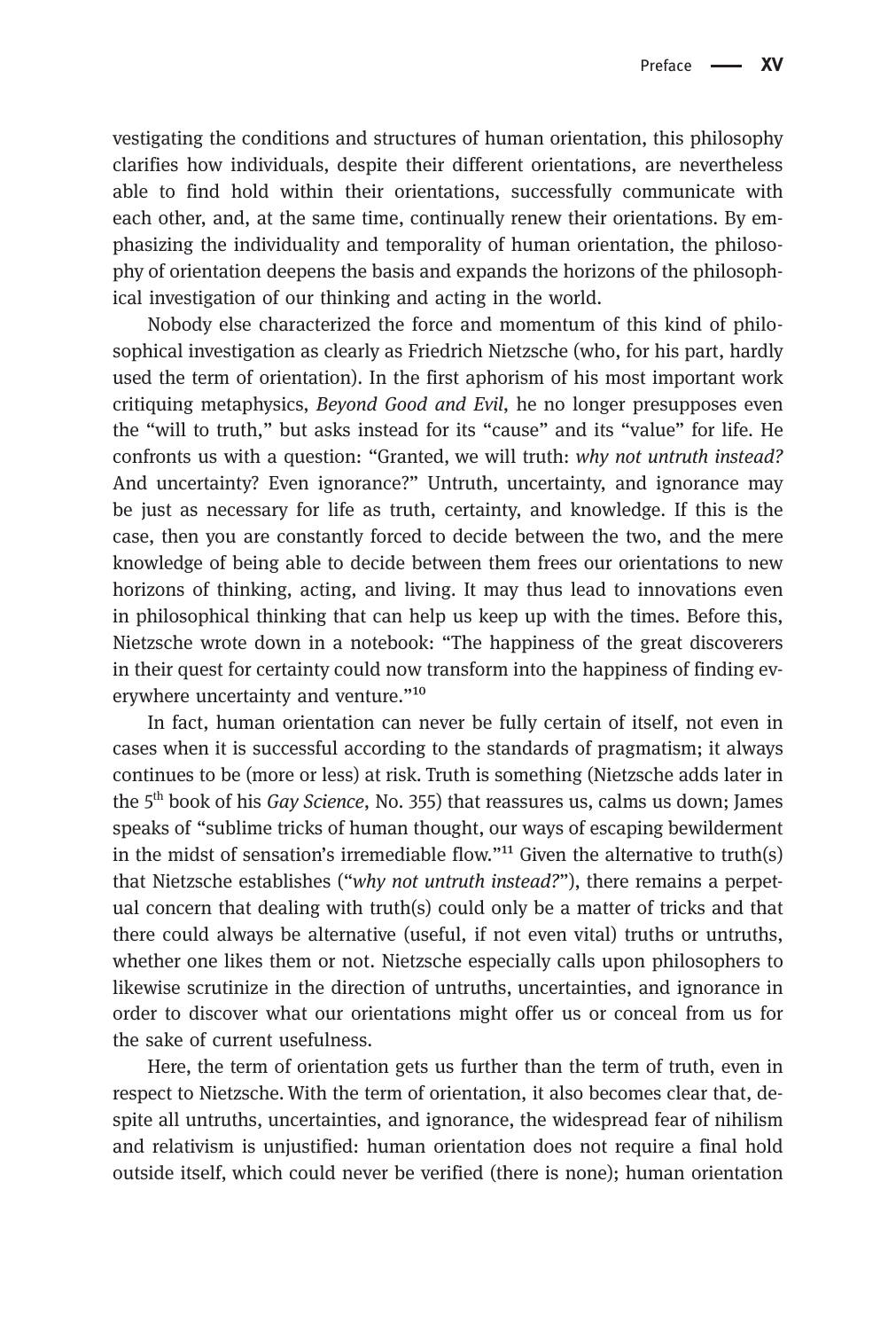creates its hold(s) within itself in various ways, which we are able to investigate and clarify. These holds of orientations within themselves may fail at times because orientations are never safe from falling into disorientations. But the structure of human orientation typically allows one to gain a sufficient orientation once more. Our orientation thus creates confidence that its own hold(s) will continue to hold.

It may be an irony of history that Germany, although – or perhaps because – it failed miserably in its political orientations, has developed a particularly refined language of orientation, especially in the word field surrounding hold (Halt) and foothold (Anhaltspunkt), which provides a particularly fitting base for investigating the conditions and structures of human orientation. In Anglo-American philosophy, the philosophical term of orientation is still not common – in spite of James' reference to it. We are confident that through this book it will also find its home in Anglophone philosophies and beyond.

The Philosophie der Orientierung was first published – in German – in 2008. It includes many results of the investigations I have pursued ever since I discovered the topic in my inaugural address at the University of Bonn in 1990, "'What Does It Mean to Orient Oneself in Thinking?' – On the Possibility of Philosophical World Orientation according to Kant." The German original thus includes numerous excursus into the history of philosophy and contemporary sciences, which contribute to our understanding of human orientation. In the last decade, a lot of new evidence on the issue has emerged, which I have addressed in various publications. The year 2016 witnessed the publication of a volume compiling many inspiring contributions to the philosophy of orientation, to which I have tried to respond.<sup>12</sup>

Then, in 2017, the financial entrepreneur Mike Hodges from Nashville, Tennessee, suggested a translation of the Philosophie der Orientierung into English. Together, we decided not to translate the original text in its entirety, but rather an abridged version that is easily and quickly readable. Therefore, I minimized discussions on German orientation language, the history of philosophy, and the contemporary sciences (which have made considerable progress since then), and have removed most of the footnotes, where I discussed scholarly work, as well as the extended bibliography and index. The philosophy of orientation has thus attained a more essayistic form, which might be particularly appropriate for it (the scientific evidence can still be found in the original German version). To make the text particularly plausible for an English-speaking audience, I nonetheless made many textual changes and added some points on the subject matter, especially concerning identity politics and the digitization of global communication. The oftentimes challenging work of translation was accomplished by Reinhard Mueller, in close cooperation with me. Just as to Mike Hodges, for